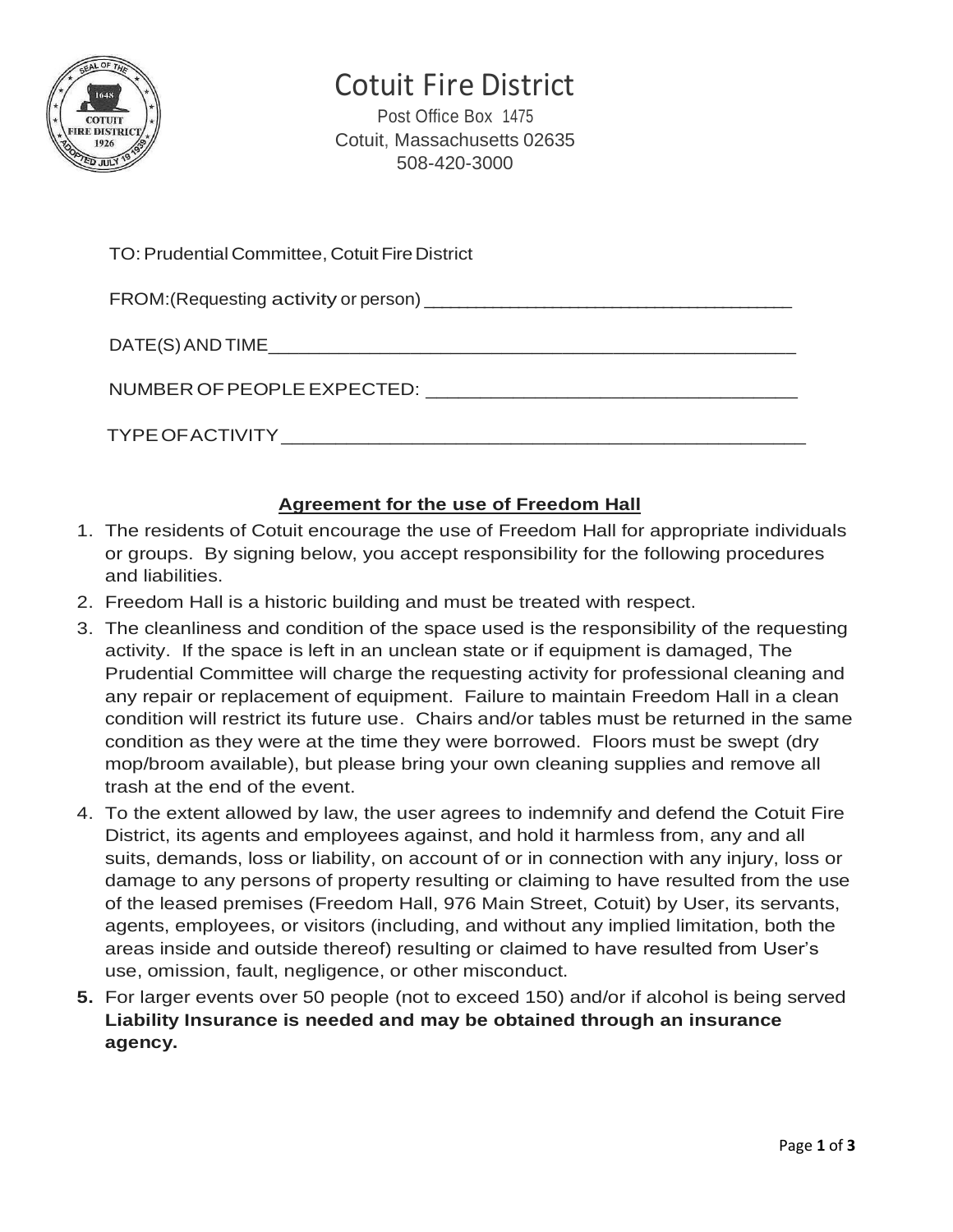- **6.** Contact [FreedomHallCotuit@gmail.com](mailto:FreedomHallCotuit@gmail.com) to learn about availability and renting Freedom Hall. Requests must be submitted ten working days in advance. The cost to rent out Freedom Hall is as follows:
	- A) **Deposit**: Three hundred and fifty dollars (\$350.00) which is required by The Prudential Committee to ensure compliance and cover any damages/cleaning which may be needed\*

## B) **Rental Fee**:

 \$50.00 a day for Cotuit residents \$100 a day for Non-Residents.

Check may be payable to Cotuit Fire District

mailed to:

Cotuit Fire District

Attention Freedom Hall

P.O. Box 1475, Cotuit, MA 02635

• Renter's Check will be deposited and following the event the District will send out a refund of \$350 back to renter after Freedom Hall has been inspected and compliance of the listed requirements has been approved.

### **\*\*no tape, thumb tacks or any adhesive shall be used to attach objects to the walls, doors or windows**

### **\*\*Please do not attempt to open windows or leave the front door open—the AC/heat may be adjusted as needed and will return to the set temp automatically**

Upon Leaving the Hall, please be sure….

- 1. All lights are turned off
- 2. All doors are locked-including the two side doors
- 3. All trash has been removed from the hall
- 4. The floors have been swept
- 5. Any items brought into the hall have been removed
- 6. Chairs and tables have been returned to the area in which you found them

### **SMOKING and DRUGS ARE NOT ALLOWED IN THE HALL OR PARKING LOT AT ANY TIME**